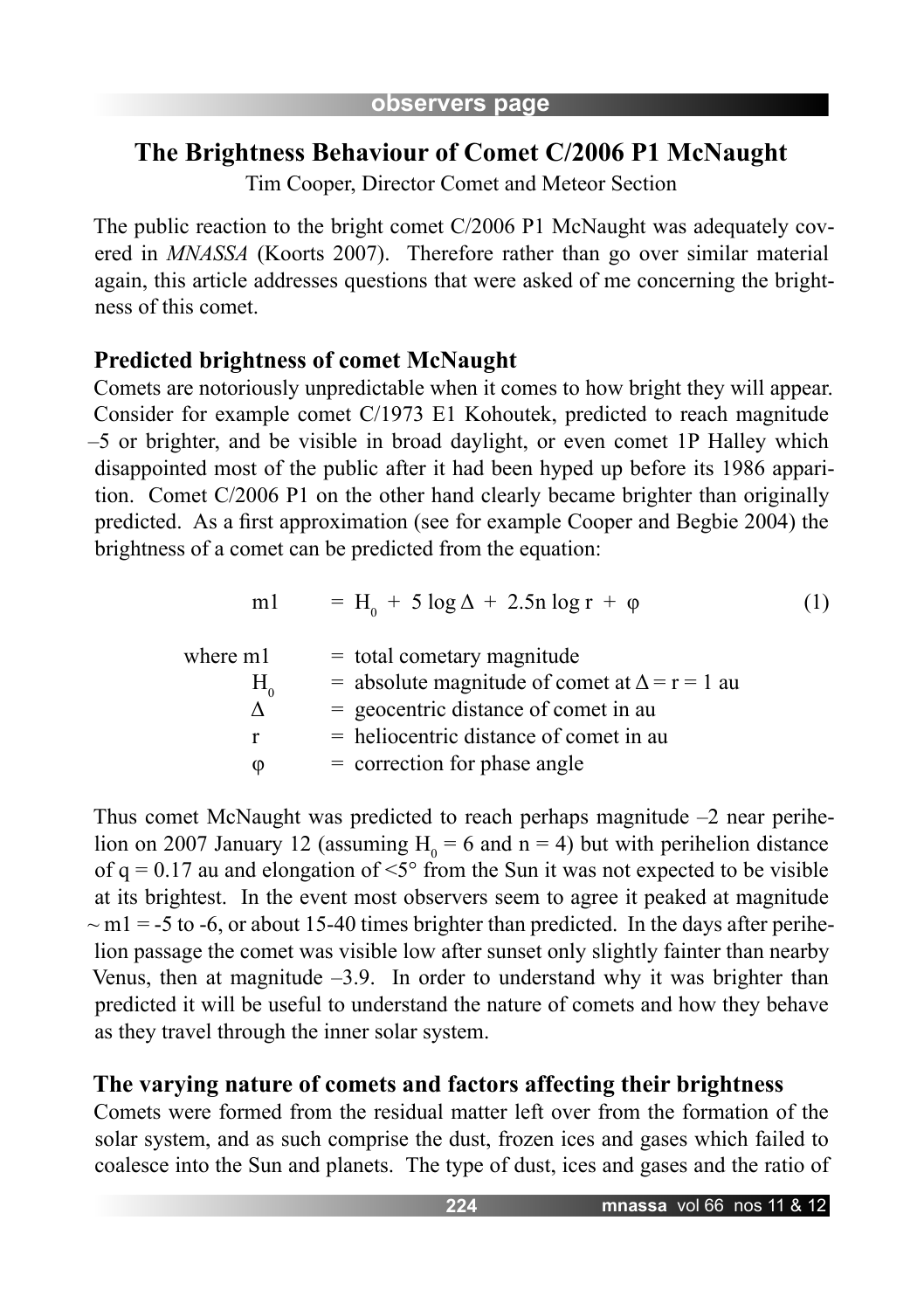#### **observers page**

dust to volatiles varies from comet to comet depending on where they formed in the primordial solar nebula, the conditions under which they formed and the conditions they were exposed to in the 4.5 billion years since formation.

Cometary dust would appear to be of two types; dust containing light elements referred to as CHON after its mainly organic composition, and metallic silicates largely of Ca, Mg and Fe. These silicates are present as both amorphous (glassy) and crystalline olivines and pyroxenes. CHON particles are present as refractory organic grains and are probably much less reflective than the silicates. Thus a comet rich in silicates will likely have a larger albedo (reflectivity) and appear brighter than one where CHON predominates. The brightness is also affected by the phase angle, which is the angle subtended by the earth and Sun as seen from the vantage point of the comet. For example Gehrz and Ney (1992) studied the infra red brightness of several comets, and found a three times mean increase in their albedos when moving from a phase angle of 50° to 150°.

Brightness also depends on the sizes and shapes of the dust grains. The dust grains are mainly non-spherical and consist of aggregates rather than individual particles. There is a wide range of individual particle and aggregate sizes, from sub-micron to a centimetre or larger. "Scattering" is said to occur

when sunlight changes direction due to interaction with particles and larger molecules in the coma and tail. Scattering is called Rayleigh type when caused by very small (sub-nanometre) particles and molecules, Mie type when due to particles of similar diameter to the light wavelength (400-700nm in the visible region) and non-selective when larger grains are involved. Hence brightness depends critically on the particle size distribution within the coma or tail.

The main volatile constituents of cometary nuclei are carbon monoxide, carbon dioxide and water vapour. Varying amounts of other volatiles may be present, such as methane, ammonia, hydrogen cyanide, hydrogen sulphide, methanol, formaldehyde, and more exotic organic molecules. As the comet approaches the Sun from its frozen state, carbon monoxide is the first major component to sublimate and is the primary driver of a comet's brightness. As the comet nears the Sun, carbon dioxide sublimates, followed by water ice, to form water vapour. As these constituents volatilize they congregate to form the coma, at the same time releasing dust grains from the nucleus and increasing the brightness due to the scattering of the growing number of particles in the coma.  $H_2O$  forms the largest fraction of cometary ice (Bockelée-Morvan et al 2004). CO is next most abundant but the ratio of  $H_2O$  to CO may vary considerably from comet to comet. The relative abundance of the different volatiles and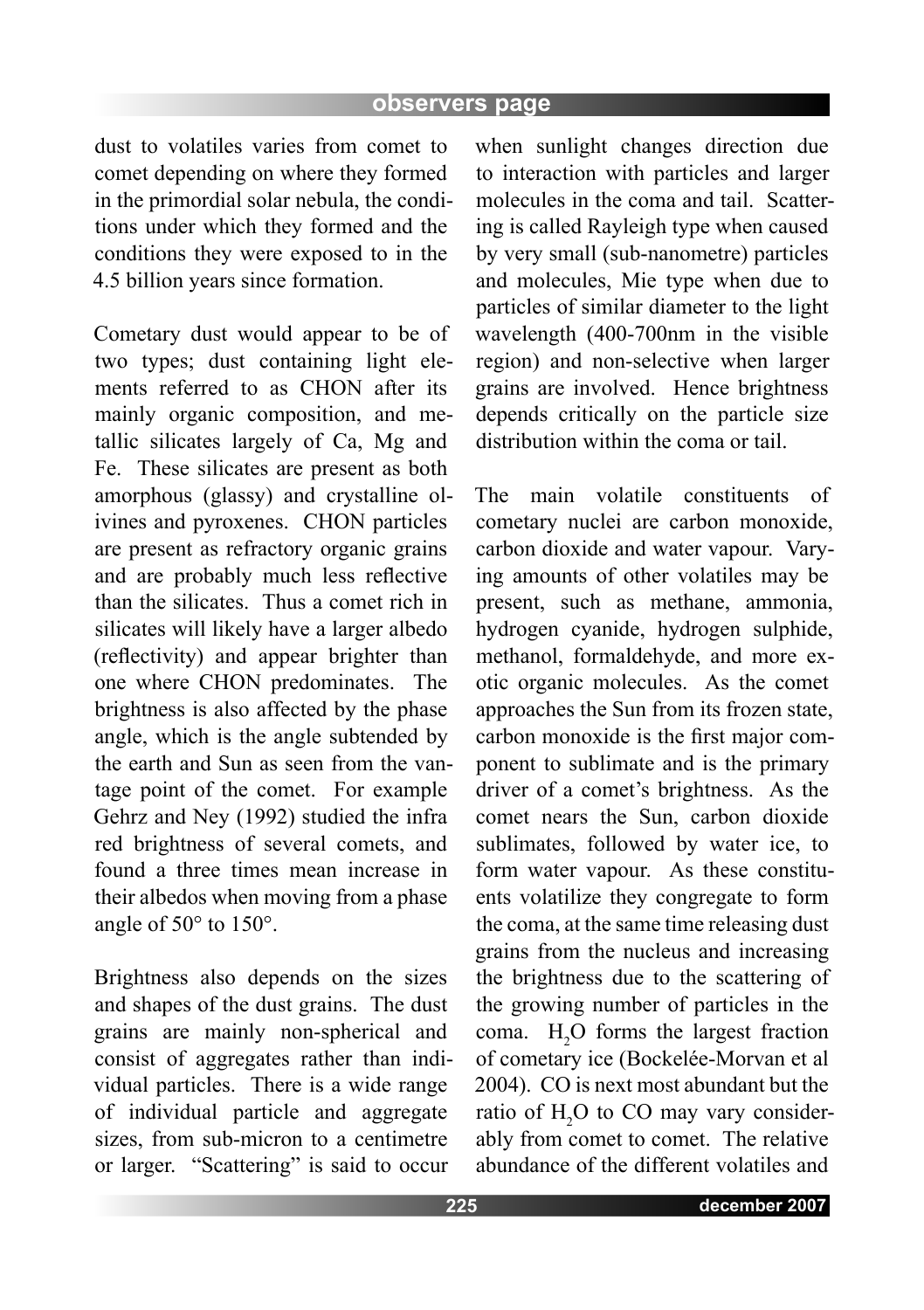the temperature at which they 'switch on' (relative to the distance from the Sun, r) may have a profound effect on the brightness development and activity in the solar vicinity.

Molecules from the sublimation of frozen gases also are ionised or excited in the presence of energetic sunlight, and may emit light at visible wavelengths as a result. Parent molecules may in turn be dissociated into daughter species which undergo similar fluorescence. Thus species such as  $C_2$  and  $CO^+$  emit light at visible wavelengths, and are responsible for the characteristic greenishblue colour of some comets. The overall colour and brightness at different wavelengths depends on the inventory of different emitting species and on the level of energetic solar radiation.

The activity of the comet also depends on its structure. So for example a comet arriving from the Oort Cloud for the first time may have a tenacious surface crust which is difficult to melt, compared to a returning one whose surface has already been modified by previous sublimation episodes. Some cometary nuclei may be well compacted and thus able to survive many apparitions, while others may be tenuous and of low tensile strength. Disintegration episodes may be accompanied by rather large and sudden increases in brightness, while jets emanating from fissures on the surface may cause periodic brightness variations as they rotate in and out of sunlight.

Thus comets shine due to both light scattering by particles and larger molecules, as well by fluorescence of atoms and molecules emanating from its volatile components, excited by solar radiation. In relation to Equation 1, we can see the first factor determining the brightness of a comet is its absolute magnitude,  $H_{\circ}$ . Intrinsically bright comets have  $H_0 \sim 0$  (Comet C/1995 O1 Hale-Bopp had  $H_0 = -0.5$ ), and the average comet >5 (the mean of the 7 comets studied in Cooper and Begbie 2004 was  $H_0 = 6.2$ ). This parameter is affected by the size of the object, larger objects having generally higher intrinsic brightness, its albedo, the dust to gas ratio, the composition of the dust in the nucleus and the particle size and shape of the dust grains, as well as the phase angle.

The next factors affecting the brightness of the comet are its distances from the earth  $(\Delta)$  and Sun (r). Thus comet C/1996 B2 Hyakutake, while not an intrinsically bright comet with  $H_0 = 5.2$ , reached magnitude 0 in March 1996 due to a close approach to earth of less than 0.1 AU. Similarly a close approach to the Sun, as in the case of the subject comet with  $r = 0.17$  AU reduces the contribution of the term 2.5n(log r) and may result in a bright comet when near to the Sun.

The last variable in the brightness equation is n, also called the photometric constant, which is the rate at which the comet brightens or fades relative to its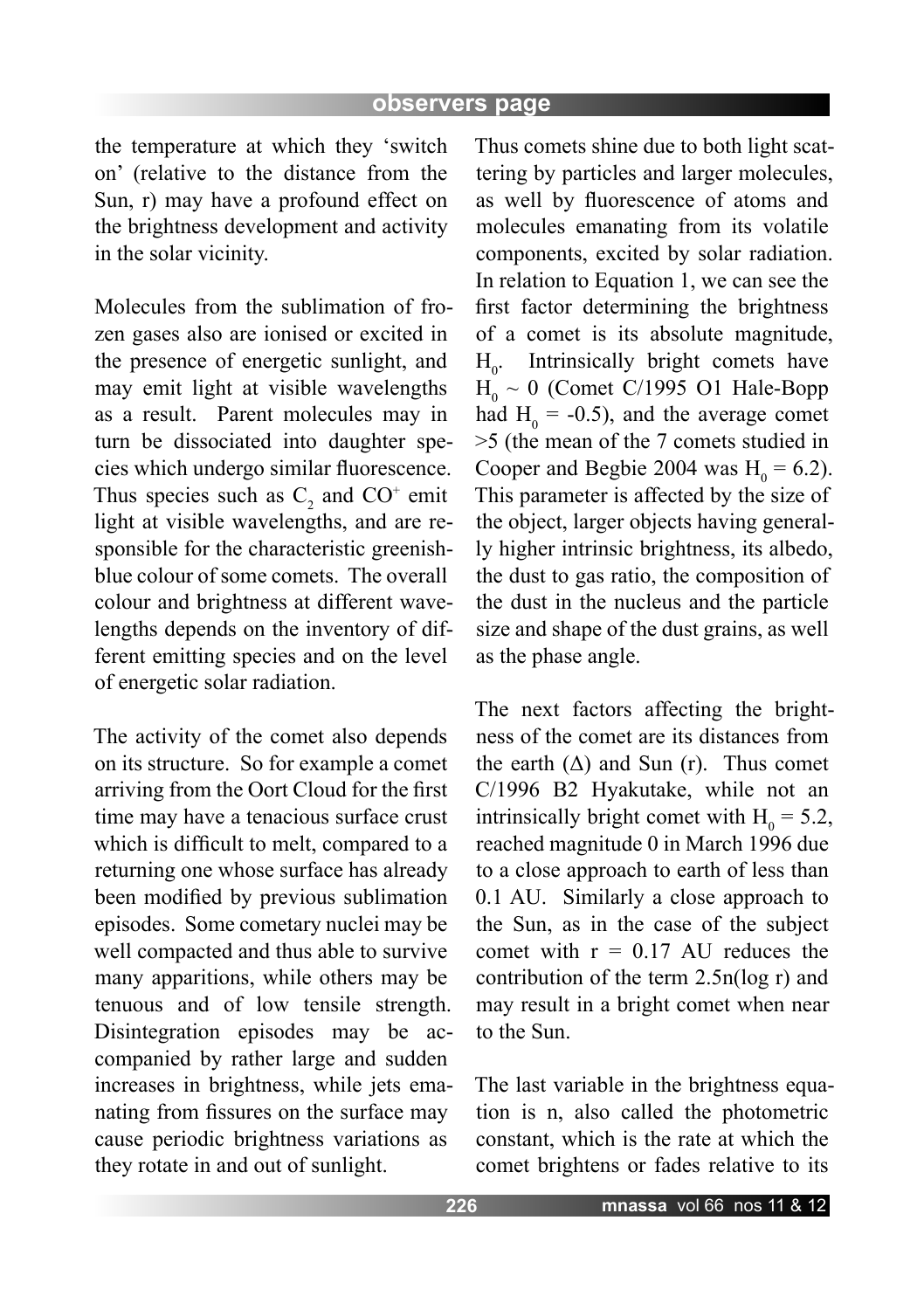distance from the Sun (r). The value may differ pre and post perihelion and from apparition to apparition for a single comet, but typical long period comets have n<4 and short period comets have n>5. The value of n is influenced by the sublimation rates of volatiles from the nucleus, which are in turn dependent on the gas/dust ratio, the ratio of different volatiles, especially  $H_2O$ , CO and  $CO_2$ , and the structure of the nucleus, especially its surface strength and aspect. Comet C/1995 O1 Hale-Bopp showed a distinct difference in brightening behaviour in its pre-perihelion arcs, with  $n = 3.9$  for  $r = 7.1 - 4.8$  followed by  $n = 3.0$  for  $r = 4.8-2.1$ . This difference was attributed to the late volatilisation of  $H_2O$ , taking over from CO as the primary brightness driver.

### **Actual Brightness Behaviour**

It must be stressed that equation 1 represents only the average brightness prediction of a comet. The observed brightness performance of comet

C/2006 P1 is shown in Figure 1. It is based on observations collected by Jon Shanklin (2007) and includes ASSA observations. While the comet was well observed from South Africa most observations were too empirical to be of scientific use, and hence the only observations

included in the analysis were those conforming to ICQ report format, including those of Magda Streicher, Koos van Zyl, Theo Smith and the author. In any case these were the only observers to continually follow the comet after it faded below first magnitude!

The date of perihelion was January 12.8, and the date of closest approach to earth was three days later on January 15.5 with  $\Delta = 0.817$  AU. The light curve shows few observations pre-perihelion before the end of 2006. Northern hemisphere observers were first to realise the comet was becoming brighter than predicted and successfully observed the comet as it neared perihelion. The author issued a request to ASSA observers by way of an extraordinary circular on January 10. The first ASSA observer to locate the comet was Mauritz Geyser on January 12, who saw it in broad daylight with 7x42 binoculars, after taking special precautions to block out the light from



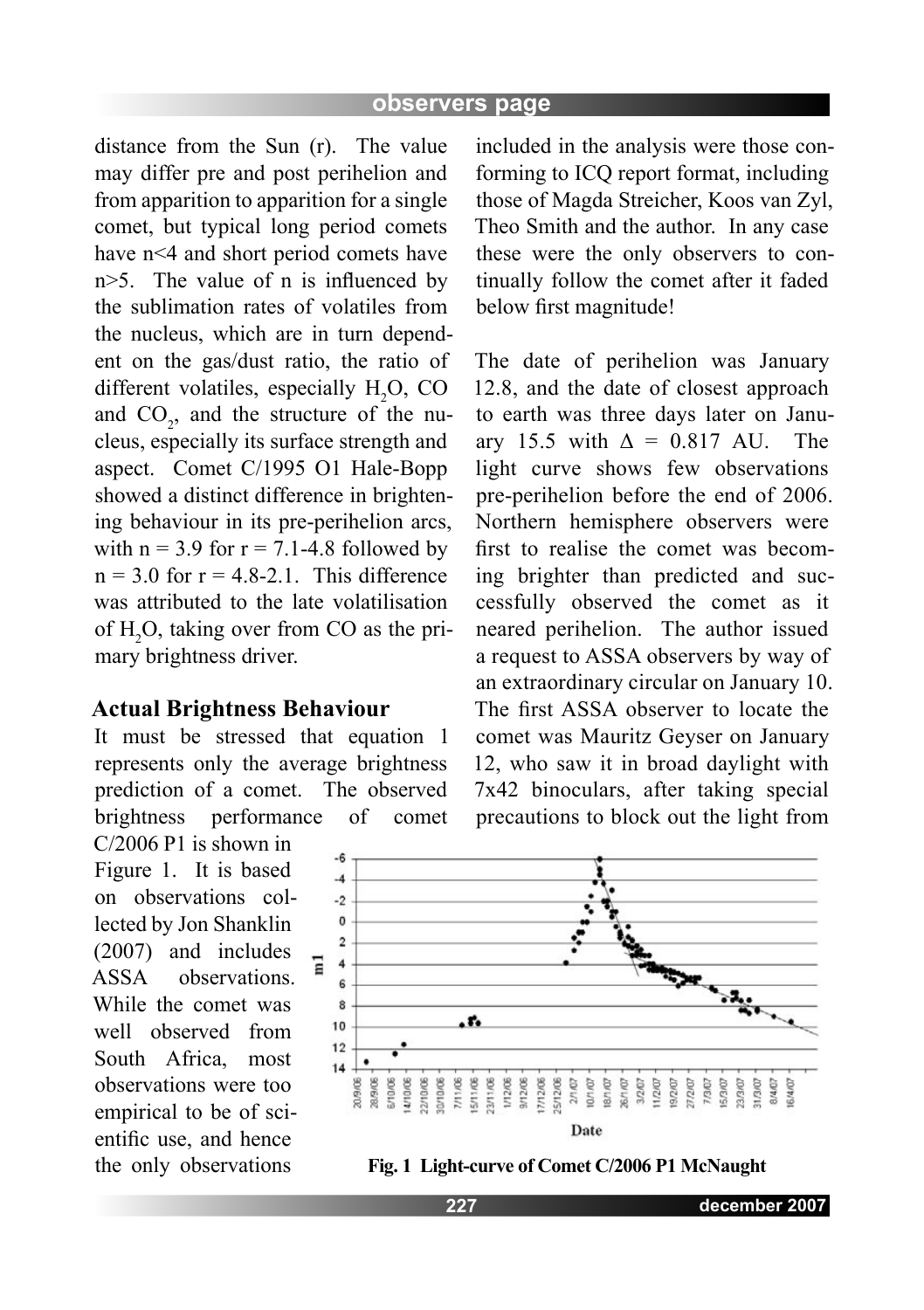the nearby Sun. The light curve shows a peak brightness of  $m1 = -6$  just after perihelion, followed by a rapid fading to magnitude 3 by end January 2007, and a more gradual fade thereafter corresponding to a distance of  $r > 0.6$  au. It was below naked eye visibility by the end of February 2007. From the same light curve data I derived the following equations based on the plots in Figure 2 (solid circles pre-perihelion, open circles post perihelion):

| Overall         | ml | $= 4.8 + 5 \log \Delta + 11.0 \log r$ | (2) |
|-----------------|----|---------------------------------------|-----|
| Pre perihelion  | ml | $= 5.9 + 5 \log \Delta + 11.7 \log r$ | (3) |
| Post perihelion | ml | $= 4.2 + 5 \log \Delta + 10.0 \log r$ | (4) |

The data derived from these equations may be summarised as follows:

|                    | $H_{0}$ | n  |
|--------------------|---------|----|
| Overall apparition | 48      | 44 |
| Pre perihelion     | 5.9     | 47 |
| Post perihelion    | 42      | 41 |
| Post $r < 0.6$     |         | 49 |
| Post $r > 0.6$     |         | 40 |

The intrinsic brightness thus appears higher post perihelion. Closer analysis of the post perihelion behaviour shows a fade according to  $n = 4.9$  up to  $r = 0.6$ , after which it faded more slowly with  $n = 4.0.$ 





#### **Conclusion**

Considering the value of  $H_0 = 4.8$  the comet was intrinsically perhaps only a little brighter than the average comet making its first visit from the Oort Cloud. Also with n around 4-5, the rate of brightening and fading is at about the upper limit expected for a first time long period comet. There is no evidence of any fragmentation of the nucleus either in the light curve or visually despite reports from one observer who photographed the comet. The latter was probably due to an artifact in the image.

Thus I conclude comet C/2006 P1 was

neither an intrinsically bright comet, nor was there any exceptional rate in its brightening or fading. Its prominence was probably due a high dust content of very reflective silicate dust, made more abundant due to intense sublimation of volatiles after a close approach to the Sun of only 0.17 au at perihelion, and